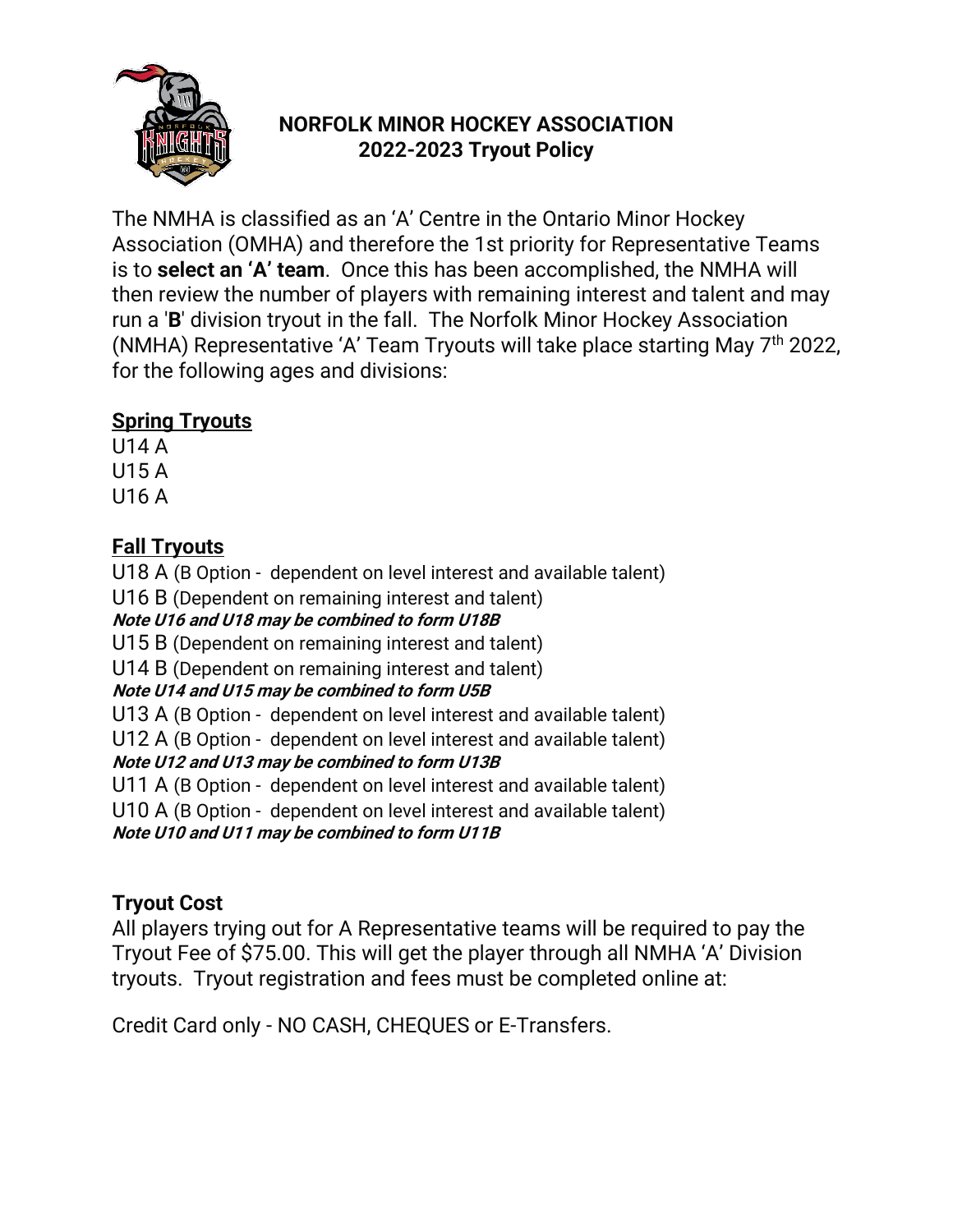**Non - Resident Players Welcome** – The Norfolk Minor Hockey Association is inviting non-resident players to tryout.

**Non - residents are only eligible for the A level at the U12 and above age groups.** The maximum number of NRP's allowed per team is three (3). NRP eligible players must be pre-registered with their home center and bring to NMHA tryouts an NRP approved passport from their home center. **NOTE:** If you are an **NRP** player and do not produce your home center NRP approved passport at tryouts **you will not be allowed on the ice**. NRP's will be required to pay the same tryout fee of \$75.00.

### **Recently Moved into the Norfolk Minor Hockey area**

If you played hockey for another association last season and recently moved into the area (Simcoe, Waterford or Port Dover), please contact the Registrar for guidance on how to complete the residential move process for your player. This process does take some time to complete. If you cannot complete the residential move process prior to try-outs, you will need to secure a Non-Resident Passpost (NRP) form from your former hockey association to attended try-outs. Once the residential move process is completed, your player will no longer be deemed an NRP player.

### **Player Tryout Guidelines:**

Norfolk Knights players who were rostered on a NMHA 'A' team for the prior season, must first tryout for the 'A' team in order to be eligible to play on a team below 'A' for the upcoming season, this applies to all age groups. Only if released by the 'A' coach may the player tryout for the next level of Representative Hockey. Players cannot choose to drop or skip levels or they will be placed in house league for the season. \*Note: The NMHA reserves the right to adjust this guideline should events present opportunities for an expansion to the overall membership resulting in the creation of division opportunities that may not have been reasonably known at the time of tryouts.

## **Released Tryout Players – Reverse NRP Opportunity/Process**

Should a resident player attend the 'A' level tryouts AND be released from the tryout AND should Norfolk Minor Hockey not be in a position to offer 'B' or lower level representative hockey as an option for that player, then that player may (as an option) request a Reverse NRP to attend a 'B' or lower level Representative hockey tryout at another area hockey association. . Please contract the NMHA 2nd Vice President – Representative Director for further